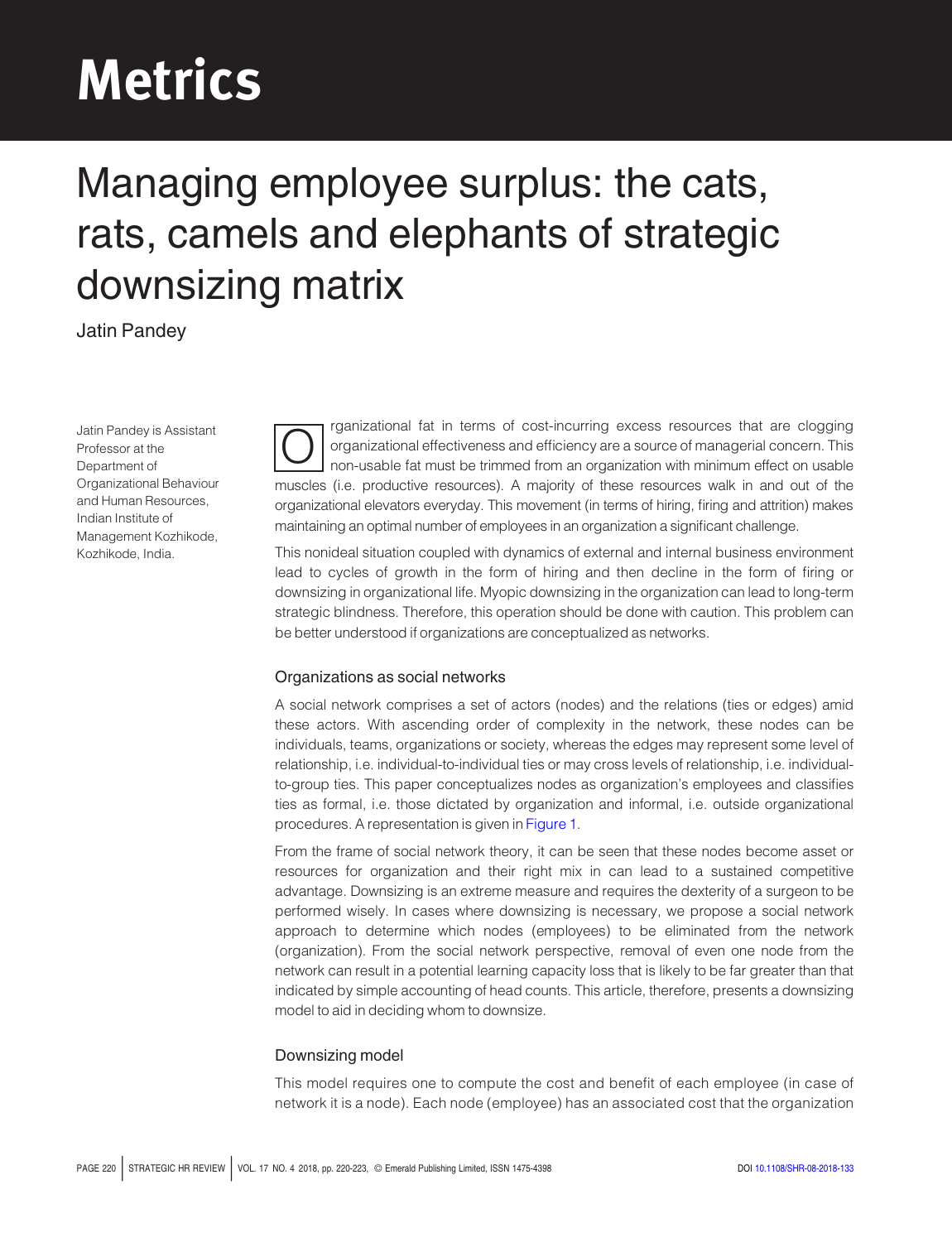

invests on the employee. These costs may range from monetary compensation like salary to non-monetary costs like training and development. The cost of an employee (node in the social network) will thus be a summation of monetary cost (e.g. hiring cost, salary, bonus and development cost) and monetized value of non-monetary benefit (e.g. prestige and power).

Each node (employee) also provides some benefit to an organization that is monetary like the revenue generated or sales achieved and so forth and non-monetary benefits such as leadership skills, organization citizenship behavior, specialized skills and knowledge to name a few. Future usability of the employee should also be taken into account while considering the benefits of an employee. It could be calculated based on the present skill set of individual and skill requirements for foreseeable future projects.

From the social networks approach, the number of ties (formal and informal) the person has with other nodes will get affected if the person is removed is significant. The network value of the node would be the number of people that particular employee can affect internally and externally. Internally the employee can affect her/his fellow employees, bosses and subordinates and externally employee can affect customers and other stakeholders like government, unions and so on.

The centrality measures better capture the network value of a node. The centrality of the node is an attribute which determines the importance of a node within the graph, for example, the importance of an individual in a team. Some common measures of centrality are degree, betweenness and eigenvector centrality.

Degree centrality is defined as the total number of links on a node. It gives a measure of number of nodes an individual node is connected with and is an important indicator of the ties that will be affected if this node or employee is removed. Betweenness centrality measures the occurrence of the individual node between various shortest paths with respect to other nodes in the graph. A node with higher betweenness centrality is more critical for the flow of information and associations between various subgroups and individual nodes. Betweenness dictates how influential is a node in the spread of information in the network.

Eigenvector centrality is an important measure of centrality which distinguishes between scores awarded based on connections to high-value and low-value nodes. In an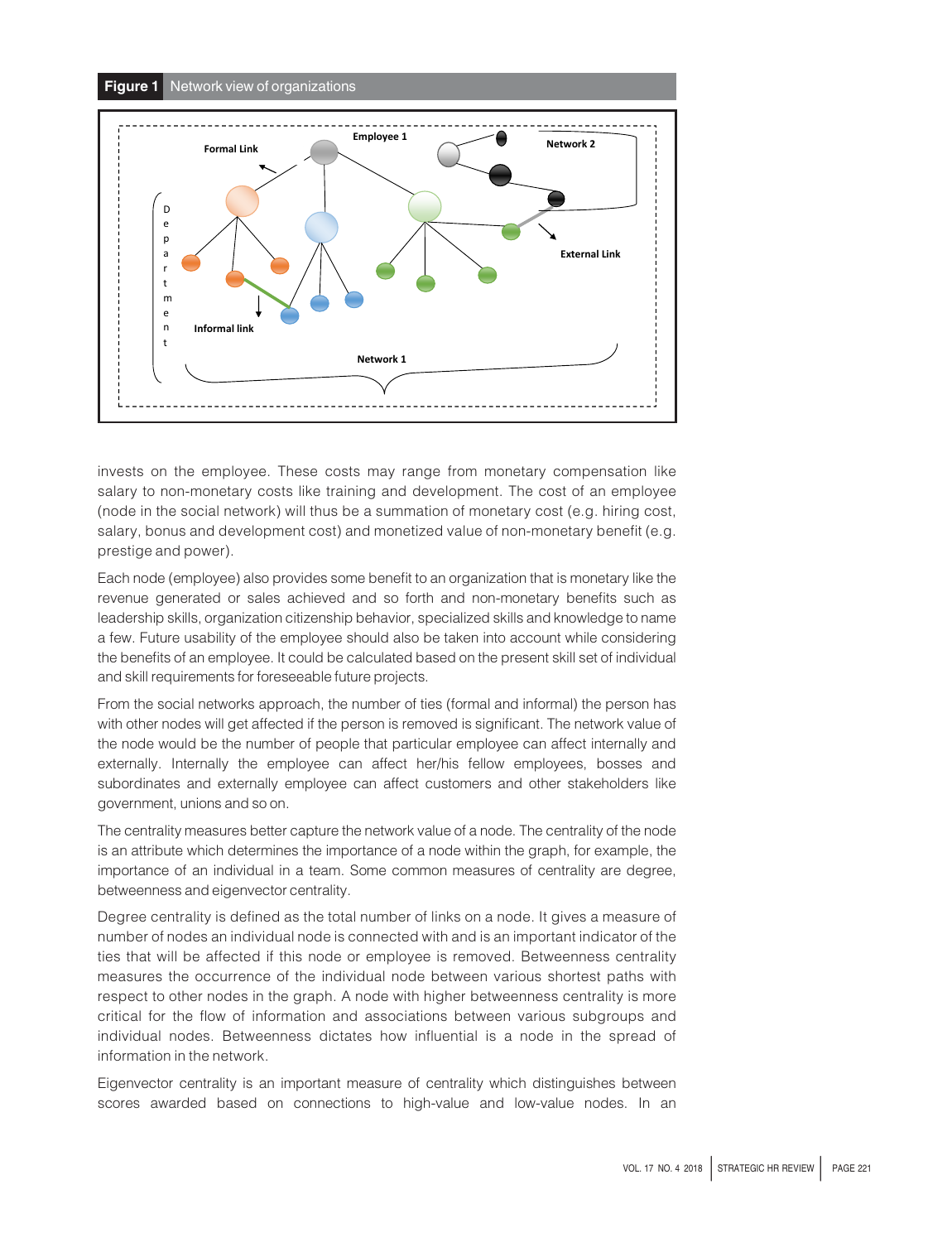organization, a node with higher eigenvector centrality is more important to strive for an organizational goal, and hence, there is a lesser chance of consideration while downsizing the team. Information centrality is based on the efficient propagation of information over the network. It applies to groups, classes and individuals. All these centrality measures aid in the evaluation of worth of an employee.

Thus, the benefit of an employee is the summation of monetary benefits, future usability and centrality scores. After computing the scores of each node or employee in the organization in our case, we compute the relative score of all employees and decide on a cut-off value. When the previous exercise is completed, it will result in a matrix discussed below.

#### Matrix of elimination

Based on the scores computed, we compute the relative costs and benefits of an individual employee and classify them into the four categories mentioned below (Figure 2). We recommend a specialized approach to these four groups instead of generic prescriptive nature of populist HR literature.

Camel is the ship of the desert (a business environment with low resources in our case) and can sustain harsh conditions for a prolonged period with input of minimal resources, and thus, the cost is low, and the benefit is high. In organizations, they are recruited from previous institutions (colleges in case of a new recruit and previous company in case of an employee with experience) that are not very well-known, and hence, their members do not command premium pay packages and perks by virtue of their association. These members are however excellent workers and resource for the organization. Camels thus are those organizational members that take the least cost and return maximum benefit; these must be conserved.

On the other hand, organizations have rats that are destructive for resources and a lot of investment in rodent control is needed to save resources. These individuals have counterproductive work attitudes and engage in deviant workplace behaviors. These in the organizational context lead to waste and poor utilization of scarce resources. In organizational context, rats are those members that cost high but give little benefit; these must be eliminated.

Elephants are very useful and have a lot of strength but to feed them is a herculean task. In an organizational context, we also have elephants that give high benefits but are also